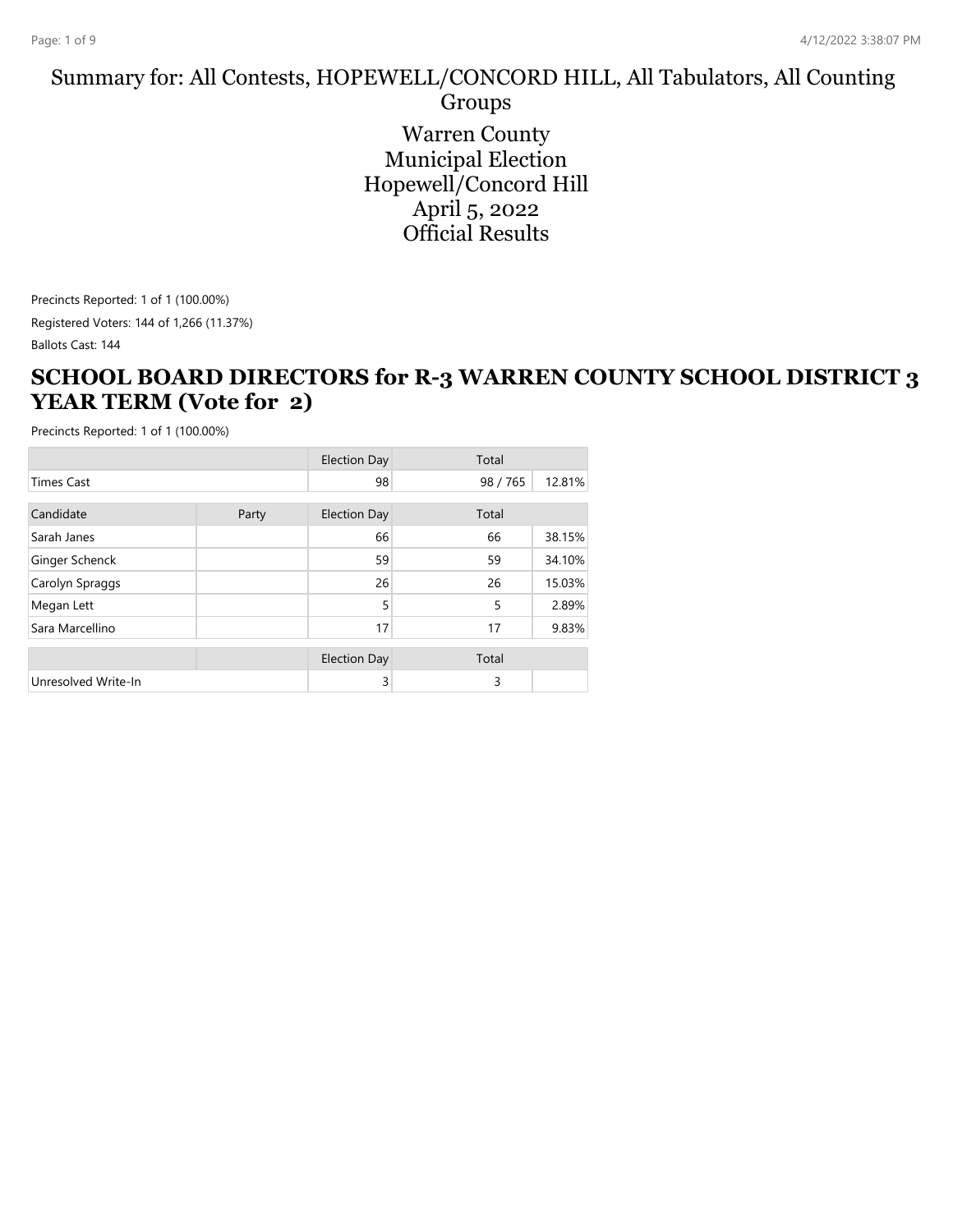### **SCHOOL BOARD DIRECTORS for R-3 WARREN COUNTY SCHOOL DISTRICT 1 YEAR TERM (Vote for 1)**

|                     |       | <b>Election Day</b> | Total  |        |
|---------------------|-------|---------------------|--------|--------|
| Times Cast          |       | 98                  | 98/765 | 12.81% |
| Candidate           | Party | <b>Election Day</b> | Total  |        |
| Rachel Besselman    |       | 20                  | 20     | 21.51% |
| <b>Rich Barton</b>  |       | 73                  | 73     | 78.49% |
|                     |       | <b>Election Day</b> | Total  |        |
| Unresolved Write-In |       |                     |        |        |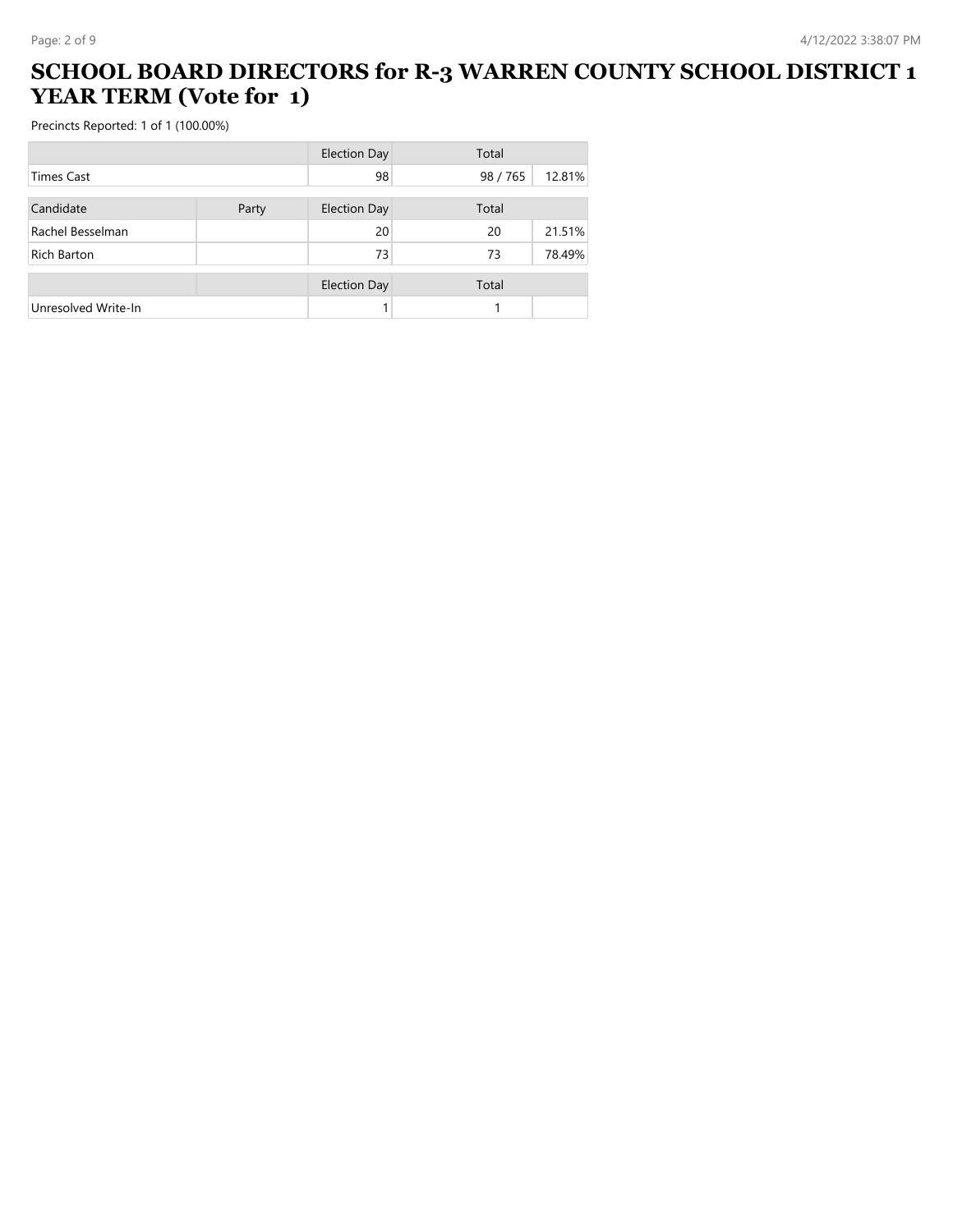### **SCHOOL BOARD DIRECTORS for WASHINGTON SCHOOL DISTRICT (Vote for 2)**

|                       |       | <b>Election Day</b> | Total    |        |
|-----------------------|-------|---------------------|----------|--------|
| <b>Times Cast</b>     |       | 46                  | 46 / 501 | 9.18%  |
| Candidate             | Party | <b>Election Day</b> | Total    |        |
| Kelly Brinkmann       |       | 24                  | 24       | 26.97% |
| Matthew Wilson        |       | 16                  | 16       | 17.98% |
| <b>Trish Mitchell</b> |       | 21                  | 21       | 23.60% |
| Chantell Unnerstall   |       | 9                   | 9        | 10.11% |
| Frank Wood            |       | 18                  | 18       | 20.22% |
| Maryanne Scaniosharp  |       | 1                   | 1        | 1.12%  |
|                       |       | <b>Election Day</b> | Total    |        |
| Unresolved Write-In   |       | 0                   | $\Omega$ |        |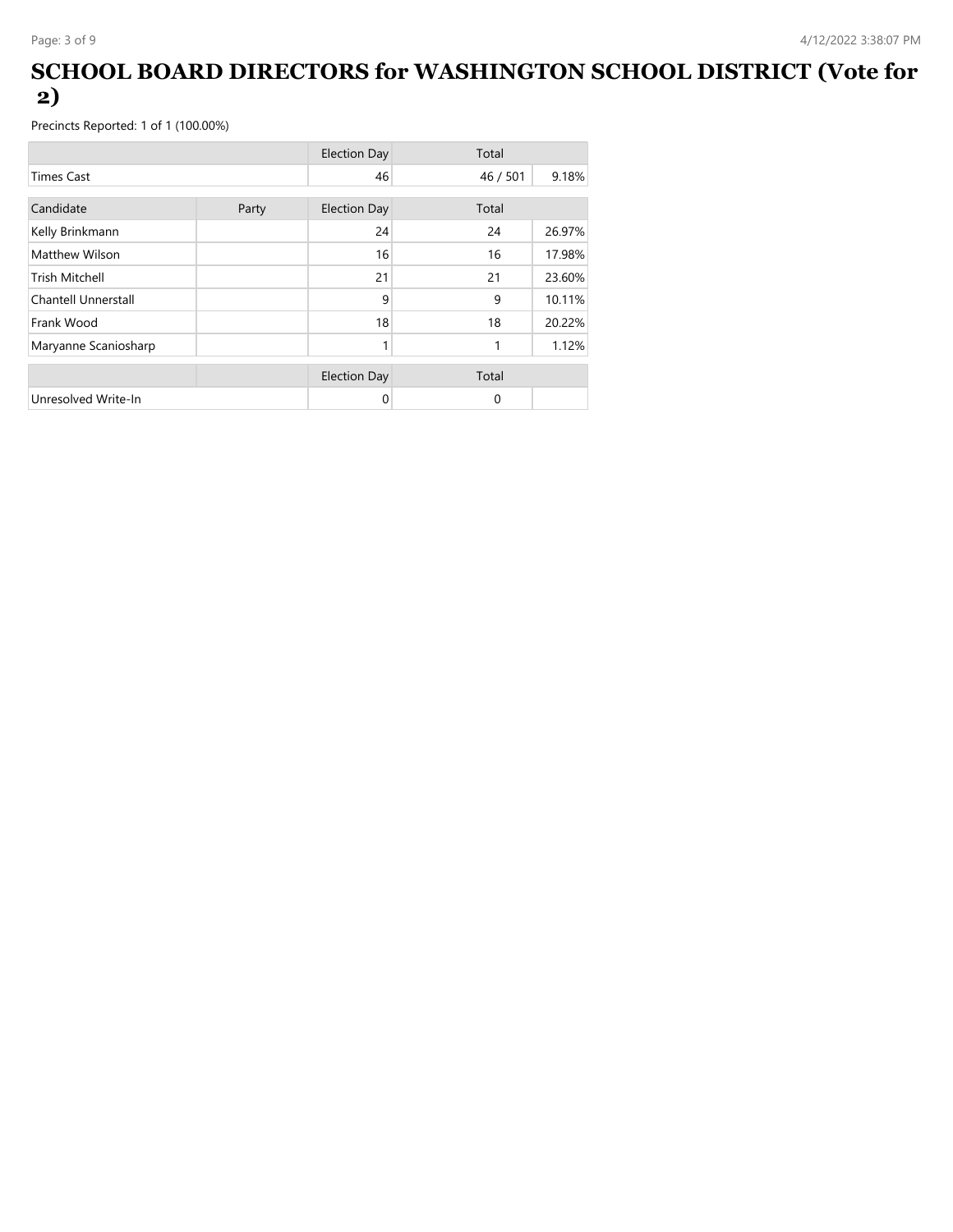### **BOARD OF TRUSTEES for EAST CENTRAL MISSOURI JR COLLEGE SUB-DISTRICT #3 (Vote for 2)**

|                       |       | <b>Election Day</b> | Total    |        |
|-----------------------|-------|---------------------|----------|--------|
| <b>Times Cast</b>     |       | 46                  | 46 / 501 | 9.18%  |
| Candidate             | Party | <b>Election Day</b> | Total    |        |
| Eric Park             |       | 26                  | 26       | 40.00% |
| Cookie Hartbauer Hays |       | 27                  | 27       | 41.54% |
| Jon D. Ceretto        |       | 12                  | 12       | 18.46% |
|                       |       | <b>Election Day</b> | Total    |        |
| Unresolved Write-In   |       |                     | $\Omega$ |        |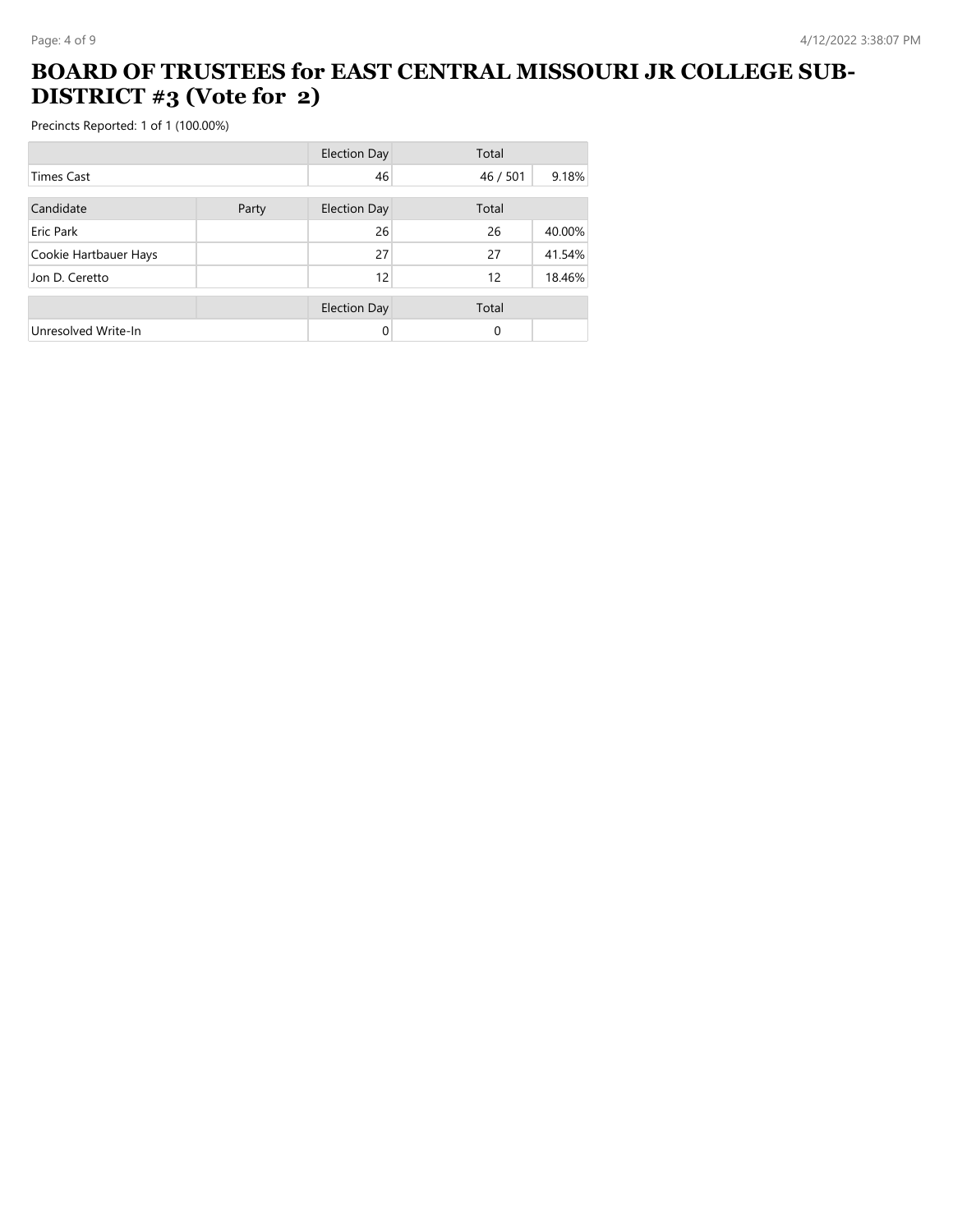## **911 BOARD MEMBER AT LARGE for WARREN COUNTY (Vote for 1)**

|                     |       | <b>Election Day</b> | Total       |         |
|---------------------|-------|---------------------|-------------|---------|
| <b>Times Cast</b>   |       | 144                 | 144 / 1,266 | 11.37%  |
|                     |       |                     |             |         |
| Candidate           | Party | <b>Election Day</b> | Total       |         |
| Matt Eskew          |       | 120                 | 120         | 100.00% |
|                     |       |                     | Total       |         |
|                     |       | <b>Election Day</b> |             |         |
| Unresolved Write-In |       |                     | ς           |         |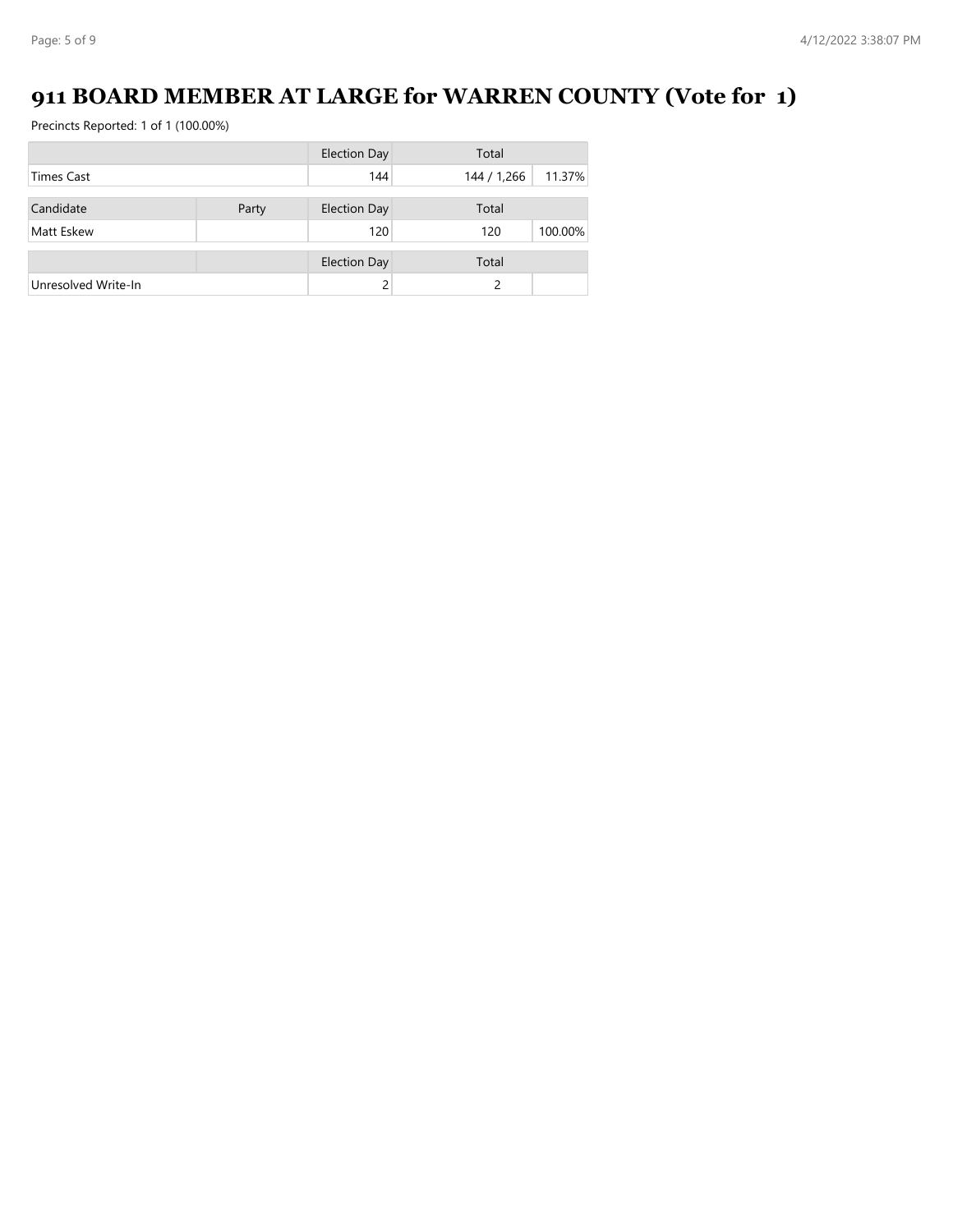## **911 BOARD MEMBER for 911 SOUTHERN DISTRICT (Vote for 1)**

|                     |       | Election Day        | Total       |        |
|---------------------|-------|---------------------|-------------|--------|
| <b>Times Cast</b>   |       | 144                 | 144 / 1,266 | 11.37% |
| Candidate           |       |                     | Total       |        |
|                     | Party | <b>Election Day</b> |             |        |
| Caitlyn Struckhoff  |       | 92                  | 92          | 77.31% |
| Clay Lively         |       | 27                  | 27          | 22.69% |
|                     |       | <b>Election Day</b> | Total       |        |
| Unresolved Write-In |       | 0                   | 0           |        |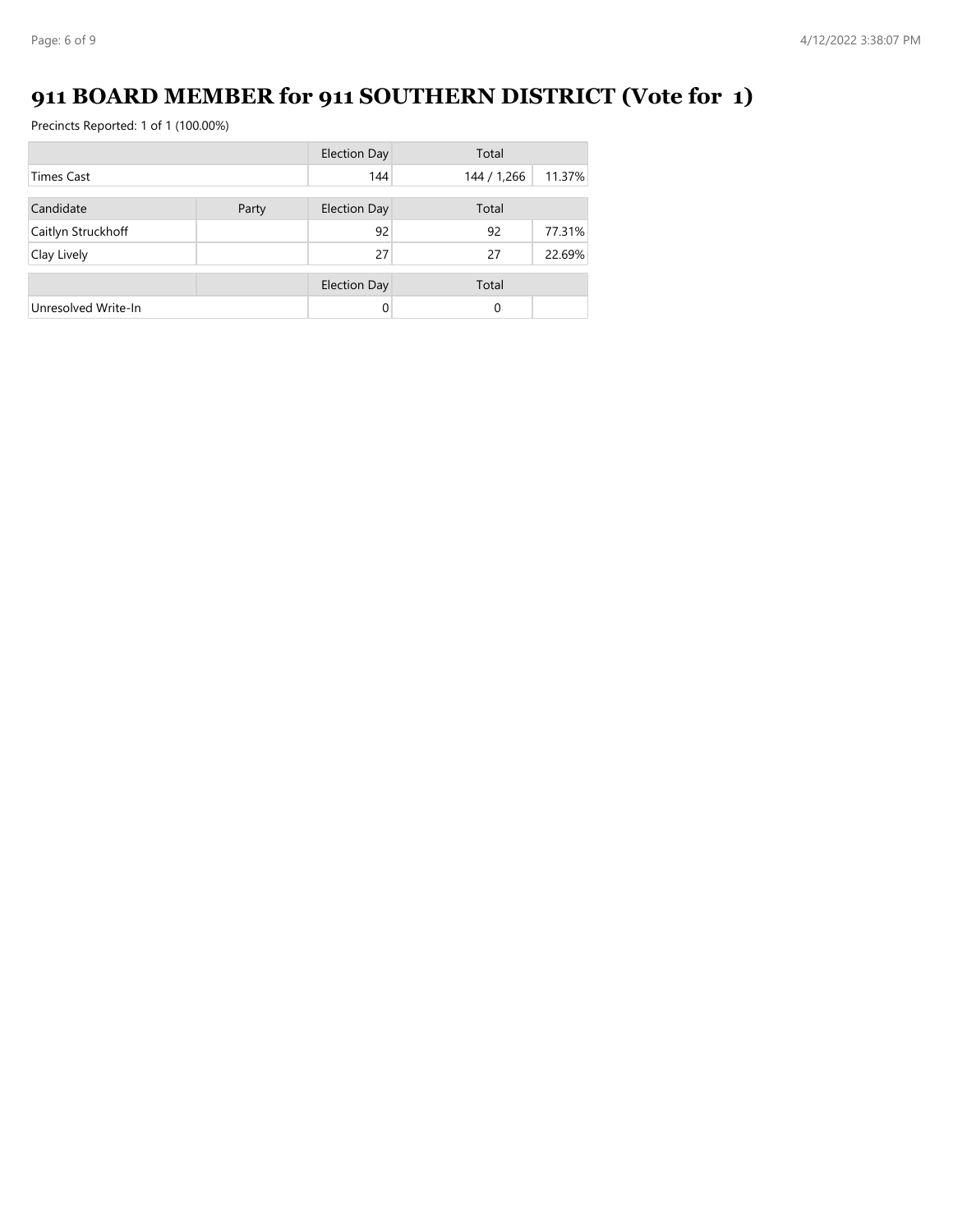### **AMBULANCE DIRECTORS for MARTHASVILLE COMMUNITY AMBULANCE SUB 3 (Vote for 1)**

|                     |       | <b>Election Day</b> | Total |         |
|---------------------|-------|---------------------|-------|---------|
| <b>Times Cast</b>   |       |                     | 7/100 | 7.00%   |
| Candidate           | Party | <b>Election Day</b> | Total |         |
| <b>Greg Cooper</b>  |       |                     |       | 100.00% |
|                     |       | <b>Election Day</b> | Total |         |
| Unresolved Write-In |       | 0                   | 0     |         |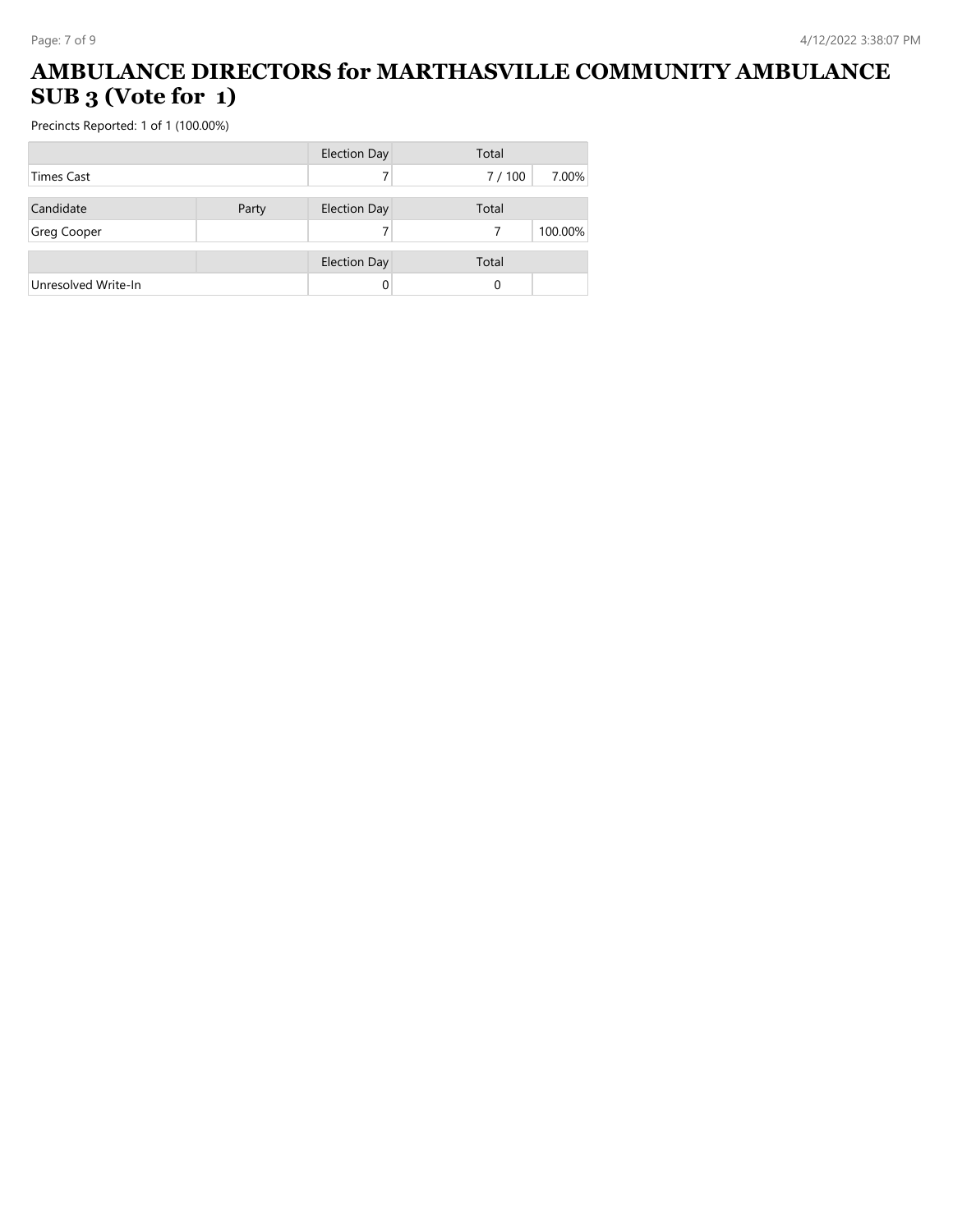#### **BOARD OF DIRECTORS for PUBLIC WATER SUPPLY DIST 2 OF ST. CHARLES COUNTY SUB-2 (Vote for 1)**

|                     |       | <b>Election Day</b> | Total    |         |
|---------------------|-------|---------------------|----------|---------|
| <b>Times Cast</b>   |       | 93                  | 93 / 878 | 10.59%  |
| Candidate           |       |                     | Total    |         |
|                     | Party | <b>Election Day</b> |          |         |
| Vicky Steinkamp     |       | 70                  | 70       | 100.00% |
|                     |       | <b>Election Day</b> | Total    |         |
| Unresolved Write-In |       |                     |          |         |